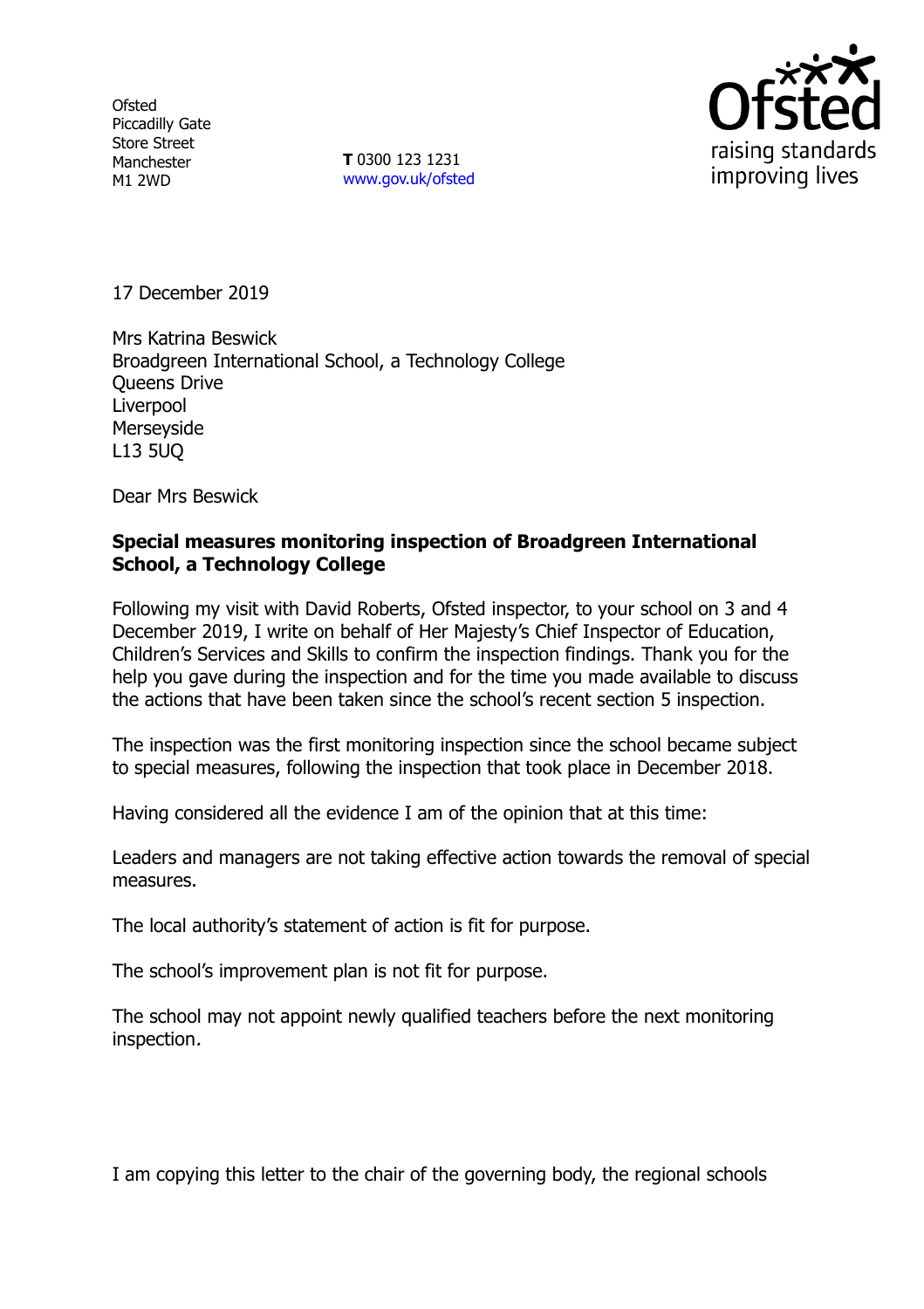

commissioner and the director of children's services for Liverpool. This letter will be published on the Ofsted website.

Yours sincerely

Ahmed Marikar

**Her Majesty's Inspector**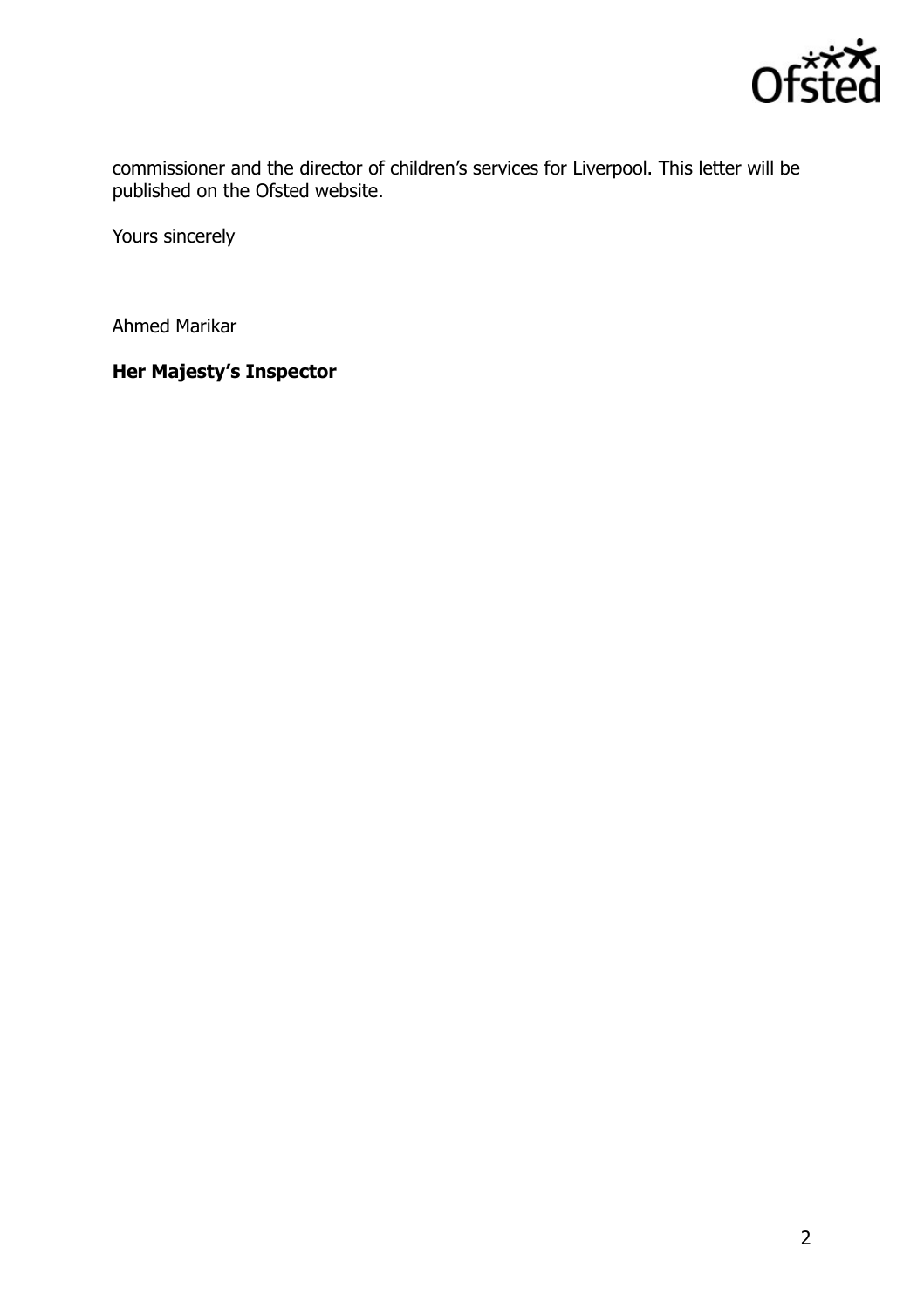

#### **Annex**

## **The areas for improvement identified during the inspection that took place in December 2018.**

- Ensure that leaders and managers at all levels, including governance, urgently improve the quality of education at the school and tackle weaknesses in leadership by:
	- increasing the rigour and accuracy with which they evaluate the impact of their actions, especially when there is additional funding
	- bringing about changes to the curriculum and teaching so that pupils' progress and attainment improves rapidly, and they are well prepared for the next stage of their education, training or employment
	- rethinking the curriculum so that it gives pupils the necessary knowledge that they need to be successful, especially at key stage 3
	- developing teaching so that pupils build on their prior learning and can make links with what they already know.
- Ensure that the assessment of pupils' learning is accurate and is used appropriately to inform teaching.
- Increase pupils' attendance and reduce the very high rates of persistent absenteeism, especially for pupils with special educational needs and/or disabilities (SEND) and for disadvantaged pupils.
- Address the low-level disruption that exists on too many occasions.

An external review of governance should be undertaken to see how this aspect of leadership and management can be improved.

An external review of the school's use of the pupil premium should be undertaken to see how this aspect of leadership and management can be improved.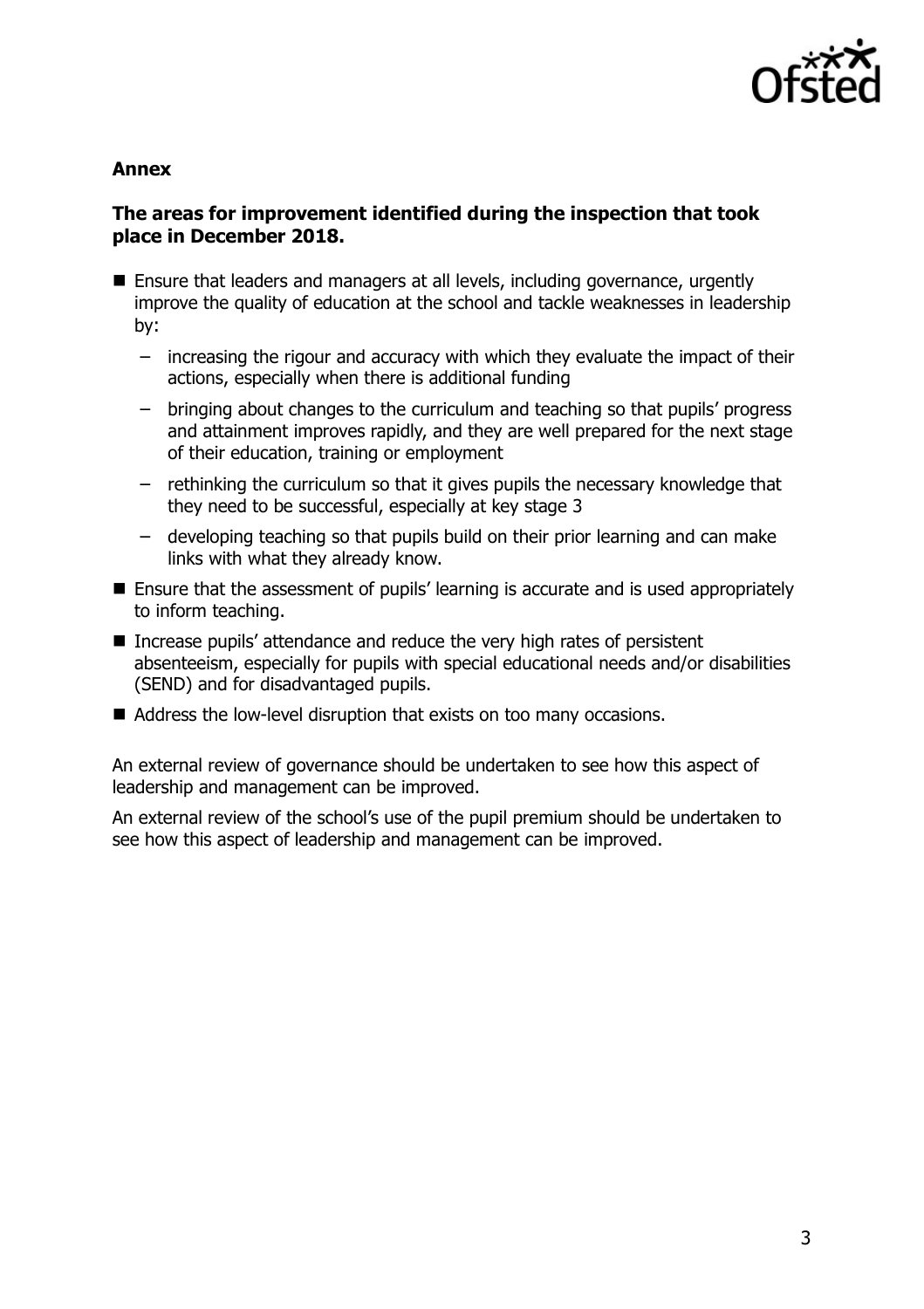

# **Report on the first monitoring inspection on 3 to 4 December 2019**

## **Evidence**

Inspectors observed the school's work, scrutinised documents and met with the headteacher, other senior leaders and groups of subject leaders, teachers and support staff. The lead inspector met with three members of the interim executive board (IEB) and a representative of the local authority. Inspectors also had telephone conversations with two school improvement advisors and representatives from three alternative providers. Inspectors made short visits to a range of lessons and looked at pupils' work. Many of these visits were made jointly with senior leaders. Inspectors observed pupils' behaviour around the school, at breaktime, lesson changeovers and in classrooms. Inspectors also met with three groups of pupils from a range of year groups. Inspectors considered a wide range of documentation, including records of behaviour and attendance. Inspectors also reviewed the school's safeguarding policies and practices and checked the single central record. The opinions of parents and carers were considered through the 17 responses to Parent View, Ofsted's online questionnaire.

# **Context**

Since the section 5 inspection, there has been a considerable amount of staff turnover. 16 members of staff have left the school and 10 members of staff have joined the school. Senior leadership has been strengthened by the appointment of an additional deputy headteacher, who was previously assistant headteacher in the school. An assistant headteacher is leading the mathematics department on a temporary basis. Six teachers are working in a long-term supply capacity. Four members of staff are leaving the school in December 2019. Four members of staff, including a head of science and a head of mathematics, have been appointed and will start in January 2020. The leadership of the provision for pupils with special educational needs and/or disabilities (SEND) is changing and interim arrangements are being put in place for January 2020.

An external review of governance was not carried out, because the local authority replaced the governing body with an IEB. The IEB started in role in May 2019. The chair of the IEB is a national leader of governance. The headteacher is working closely with the local authority to reduce the school's budget deficit. The school's conversion to an academy is yet to take place.

## **The progress made by the school in tackling the key areas for improvement identified at the section 5 inspection**

Leaders' actions since the last inspection have not improved the quality of education in the school. The outcomes achieved by Year 11 pupils in 2019 were very weak. Provisional examination results for 2019 show that Year 11 pupils, including those who are disadvantaged, underachieved considerably across most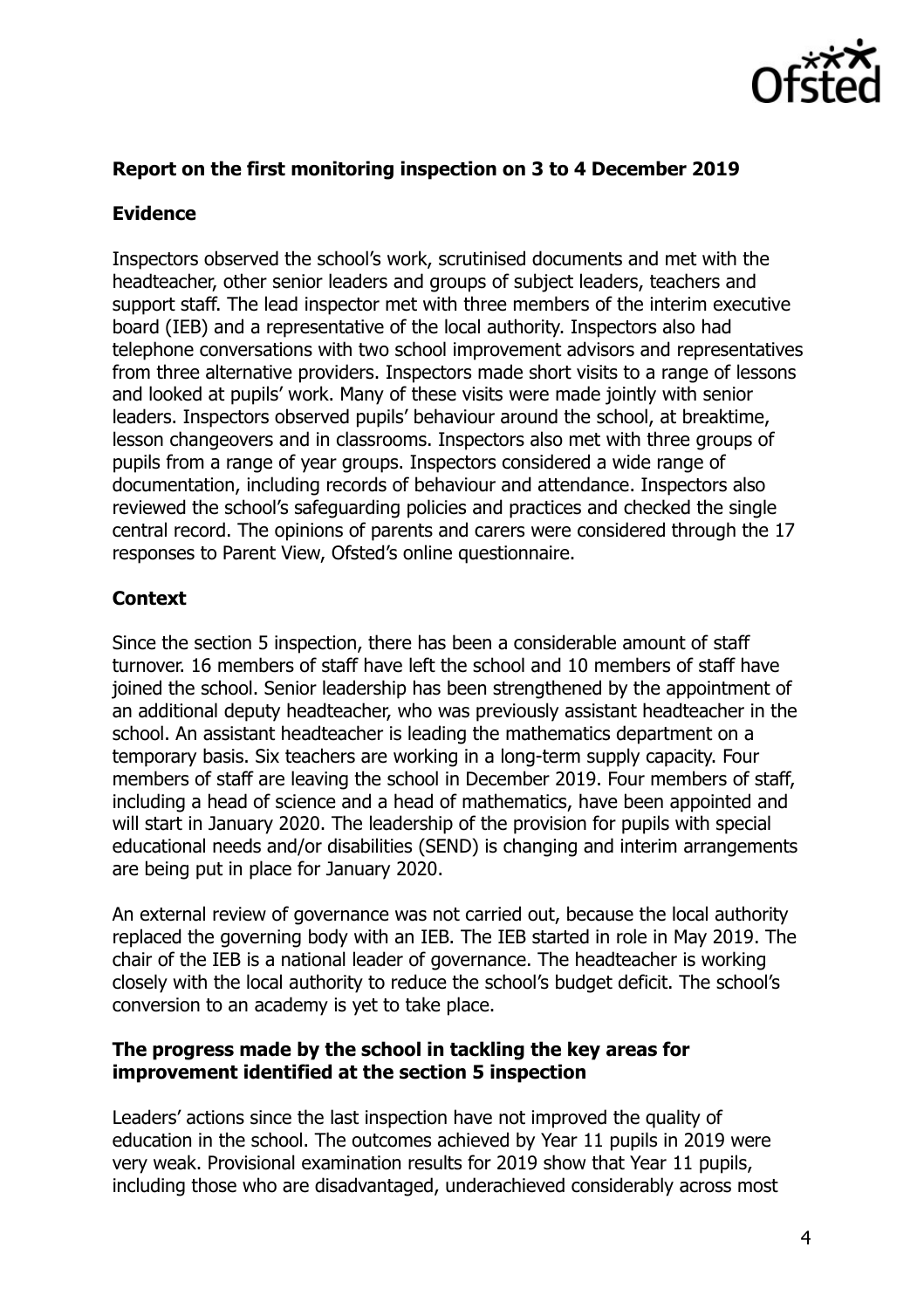

subjects.

A common planning format with 'non-negotiables' is now in place for every lesson, and staff are beginning to use it. Most teachers use their subject knowledge well to explain ideas to pupils. They plan opportunities for pupils to revisit previous learning and to make links with what they already know. However, there remain gaps in pupils' knowledge and understanding. This is due to weaker teaching in the past, staff turbulence and high rates of pupil absences.

Leaders have introduced new assessment procedures to support pupils' learning. However, assessment is not being used consistently well within and across subjects.

Leaders and members of the IEB have reviewed the whole school curriculum structure. From September 2020, the length of the key stage 3 curriculum will increase from two to three years. Pupils will then study a broader range of subjects for their first three years in the school. Leaders believe that this will give pupils a stronger foundation on which to build when they start their key stage 4 studies.

Subject leaders have started to develop and improve their curriculum plans. There is further work to do to ensure that all key stage 3 curriculum plans build pupils' knowledge and understanding from year to year.

In the past, staff were not provided with enough information about the needs of pupils with SEND. Improvement in this area has also been hampered by long-term absences of staff. Pupils with SEND are now being more accurately identified. Leaders have also improved the specialist area for this group of pupils. This allows these pupils to receive support in a nurturing environment. Staff have received additional training to address some of the barriers to learning faced by pupils with SEND. Leaders know that progress made by these pupils is not checked regularly enough to make sure that any additional help is making a difference.

Pupils continue to benefit from a wide range of sports, such as football, badminton and table tennis. Pupils talked enthusiastically about the opportunities that they have to go on trips overseas and to visit museums and theatres. Pupils learn about different cultures and faiths. Leaders raise pupils' awareness about lesbian, gay, bisexual and transgender rights. This encourages pupils to value diversity. The headteacher has identified the need to improve careers guidance and options advice for current Year 8 pupils when they choose their options in the spring term 2020.

Leaders have raised their expectations of pupils' behaviour and conduct. Leaders have recently revised the behaviour management system and improved the support systems for pupils who persistently misbehave. Inspectors saw encouraging signs that this is leading to some improvements in pupils' behaviour in lessons. However, inspectors also observed how pupils in some classes are still having their learning disrupted by the behaviour of others, particularly when lessons are taught by supply teachers. Pupils reported that some teachers are not using the behaviour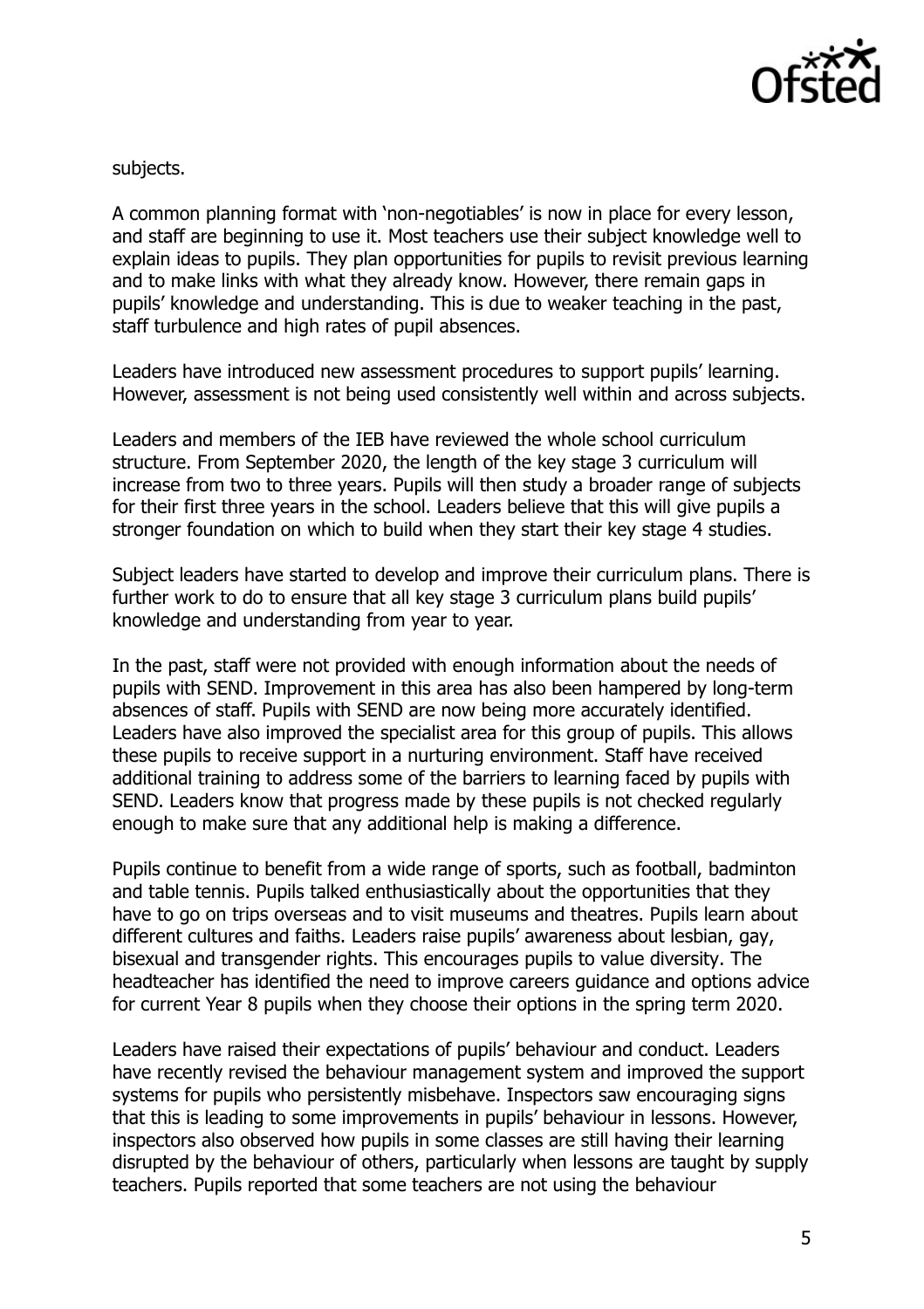

management system consistently. Some pupils express deep frustration that 'punishments are too leniently or too harshly applied'.

There are high levels of staff supervision around the school during breaktime. Staff encourage pupils to behave well and conform to the school rules. However, some pupils do not conduct themselves in a calm and mature manner between lessons and at the end of breaktimes. Inspectors saw pupils pushing into each other and shouting. Inspectors also saw a small number of pupils ignoring staff requests during these times. Staff are positive about leaders' actions to support them with managing behaviour. However, a small number of staff confirmed that the overall standard of pupils' conduct is not yet improving.

Attendance remains a major concern. Overall absence and persistent absence increased in 2018/19. Leaders have recently improved systems to monitor attendance and work more closely with pupils and their families. However, despite small signs of improvement, the absence rates of disadvantaged pupils and pupils with SEND continue to be too high. Persistent absence is well above the national average. It is higher this year than for the same period in the last academic year. Too many pupils are late for lessons. Inspectors observed some pupils still on corridors 15 minutes into the start of these sessions.

#### **The effectiveness of leadership and management**

Since the last inspection, leaders' plans to improve the school have been not been swift enough in securing enough improvement in the quality of education, pupils' attendance and behaviour. Leaders' efforts have been hampered by high levels of staff turnover and staff absence in several subjects. Pupils spoken to during the inspection are concerned about the number of staff absences, particularly in mathematics.

Leaders' evaluation of the effectiveness of the school is over generous. The school improvement plan requires further refinement to include appropriate timescales, to enable leaders to evaluate the impact of their actions.

The headteacher is determined to improve the life chances of pupils in the school. The roles and responsibilities of the senior leadership team have been reorganised, so that there is clarity and accountability. Senior leaders are getting to grips with their roles, but it is too early to see the impact of their work. Staff feel that communication in the school has improved. Leaders are improving the professional development opportunities for staff. Staff training is more closely matched to their needs. Teachers appreciate the opportunities to support their own well-being.

Members of the IEB bring a range of relevant skills and knowledge to their governance role. They are committed to making sure that the quality of education improves more rapidly for pupils. The minutes of IEB meetings show that members ask senior and middle leaders probing questions that are focused on the right areas.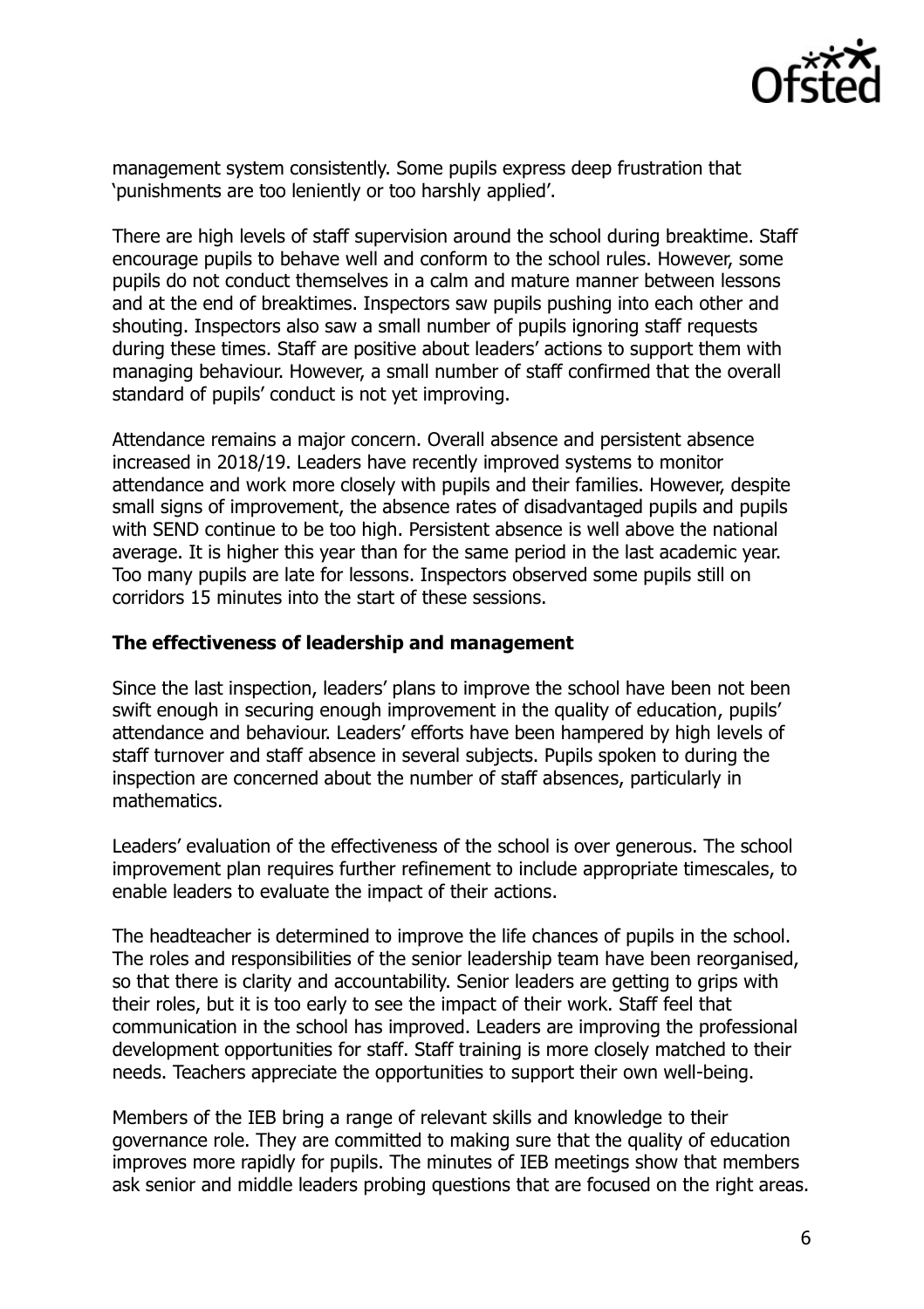

The IEB members are becoming more proactive in seeking actual evidence of the impact of leaders' actions for themselves.

An external review of pupil premium funding was recommended at the inspection in December 2018. Despite this, an external review has not taken place. The lack of urgency in arranging this external review has slowed the pace of improvement in this area. The newly appointed deputy headteacher has revised the pupil premium strategy and is improving monitoring and evaluation of this area. However, it is too soon to see the impact of this work.

The school's approach to safeguarding pupils remains effective. Recruitment checks on staff's suitability to work with pupils are complete. Staff receive regular training and updates on safeguarding procedures. They know what to do should a concern about a pupil's welfare arise. Leaders ensure that pupils who attend alternative education provision are safe. Pupils told inspectors that they feel safe in the school. They said that bullying does not happen very often. If it does, pupils said that staff deal with it quickly.

#### **Strengths in the school's approaches to securing improvement:**

- The headteacher, senior leaders and members of the IEB are ambitious for pupils and are determined to improve the school.
- Members of the IEB are supportive of the headteacher. The IEB is not afraid to make tough decisions, when necessary, to improve the quality of education for pupils.
- Leaders have reviewed the curriculum. Subject leaders are revising and developing their curriculum plans to ensure that topics are in a logical order to help pupils know more and remember more.
- The quality of professional development for staff is improving. This is helping to develop their knowledge of how pupils learn.

## **Weaknesses in the school's approaches to securing improvement:**

- The self-evaluation of the school does not accurately reflect its strengths and areas for development. The school improvement plan does not have appropriate timescales to monitor and evaluate progress.
- Senior leaders new to role are yet to fully establish themselves. It is too early to determine their impact.
- Leaders have not yet carried out an external pupil premium review. The additional funding for disadvantaged pupils and pupils with SEND is not used as effectively as it should be. Leaders know there is more work to do to ensure that these pupils achieve as well as they should.
- **Pupils' behaviour continues to be a concern. The school's behaviour policy is not**